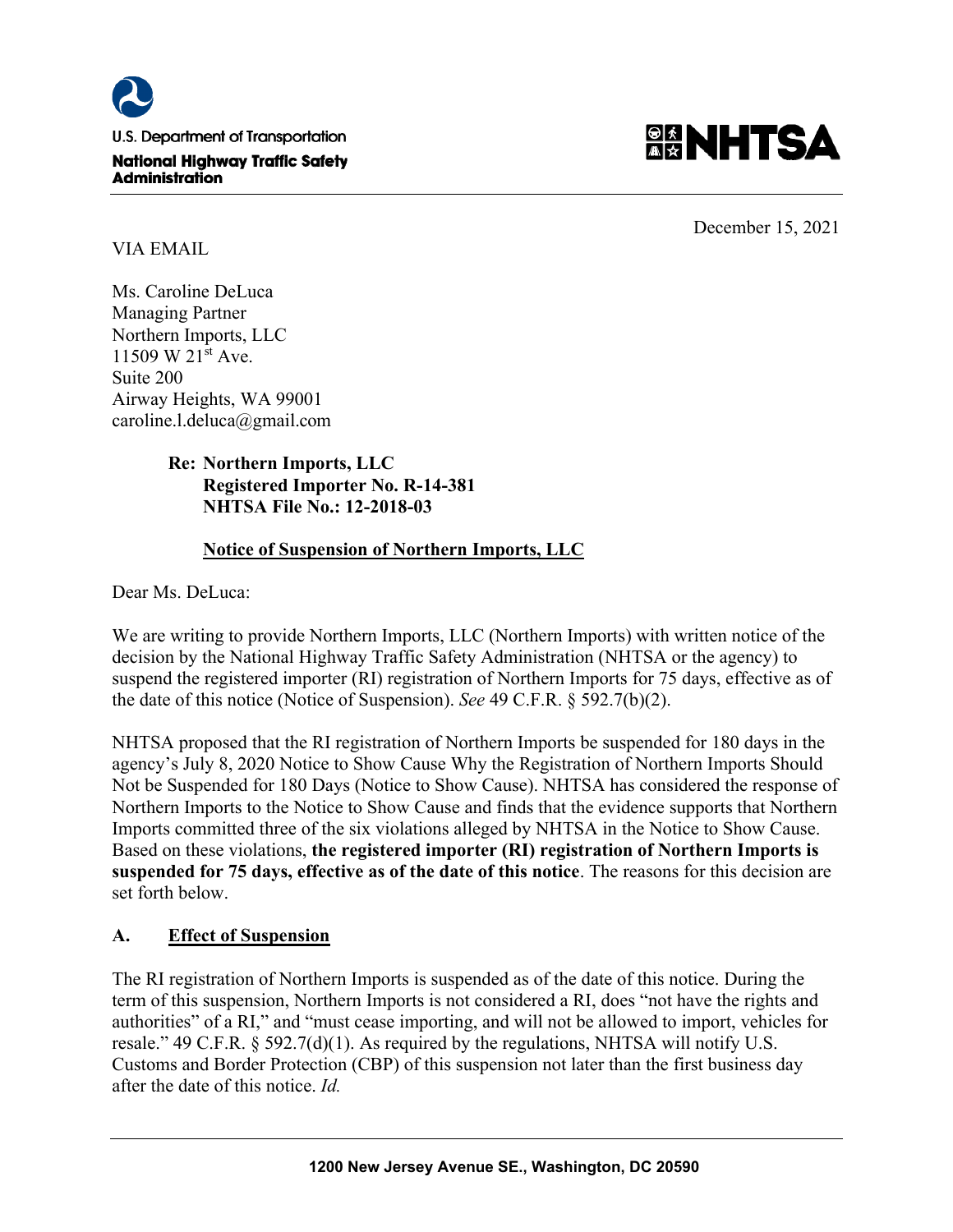With respect to each nonconforming vehicle in its possession, Northern Imports must, within thirty (30) days of the date of this notice and within 120 days of the vehicle's entry into the United States, either 1) conform the vehicle, affix to it a certification label, and submit a certification of conformance to NHTSA or 2) export the vehicle. *Id.* § 592.7(d)(2)-(3). Separately, with respect to any vehicle imported pursuant to 49 C.F.R.  $\delta$  591.5(f)(2)(ii) that Northern Imports has agreed to bring into compliance with all applicable standards and for which it has not furnished a certificate of conformity to NHTSA, Northern Imports must immediately notify the owner of the vehicle in writing that its registration has been suspended. *Id.* § 592.7(d)(4). Northern Imports remains obligated under 49 C.F.R. § 592.6(i) to notify owners of and to remedy noncompliances or safety-related defects for each vehicle for which it has furnished a certificate of conformity to NHTSA. *Id.* § 592.7(e).

The RI registration of Northern Imports will remain suspended through February 28, 2022, 75 days from the date of this Notice of Suspension, or on such earlier date as NHTSA may subsequently determine is appropriate. *Id.* § 592.7(c)(5). As a pre-condition of its reinstatement, Northern Imports will be required to pay any outstanding annual fees, submit any outstanding annual statements, and otherwise comply with the requirements applicable to RIs. 49 C.F.R. Part 592. There is no opportunity to seek administrative reconsideration of this decision. *Id.* § 592.7(b)(2). Judicial review of a final agency action is available in a United States District Court. *See* 5 U.S.C. § 704.

### **B. Summary of Enforcement Proceedings**

As required by the applicable regulations, NHTSA provided Northern Imports with notice of the facts giving rise to the allegations of violations and the length of the proposed suspension in its Notice to Show Cause. *See* 49 C.F.R. § 592.7(b)(2). The categories of violations alleged in the Notice to Show Cause were as follows:

- 1) falsely certifying compliance for three (3) imported, noncomplying vehicles by affixing certification labels to the vehicles prior to completion of all necessary conformance modifications and repairs, in violation of 49 U.S.C. § 30115 and 49 C.F.R. § 592.6(c); and
- 2) selling or offering three (3) imported vehicles for sale (or releasing custody of the vehicles to another person for purposes of selling the vehicles prior to expiration of the mandatory waiting period), in violation of 49 C.F.R.  $\S$  592.6(e)(2), (5).

The Notice to Show Cause included information regarding the inspection of Northern Imports facilities by a NHTSA inspector, statements made by representatives of Northern Imports during the inspection, and copies of the photographs taken by the NHTSA inspector and the documents gathered by the NHTSA inspector that supported the allegations of violations.

The Notice to Show Cause also provided Northern Imports with the opportunity to present data, views, and arguments, in writing and/or in person (via teleconference), within 30 days of the date of the notice, as to whether the violations occurred, why the registration ought not to be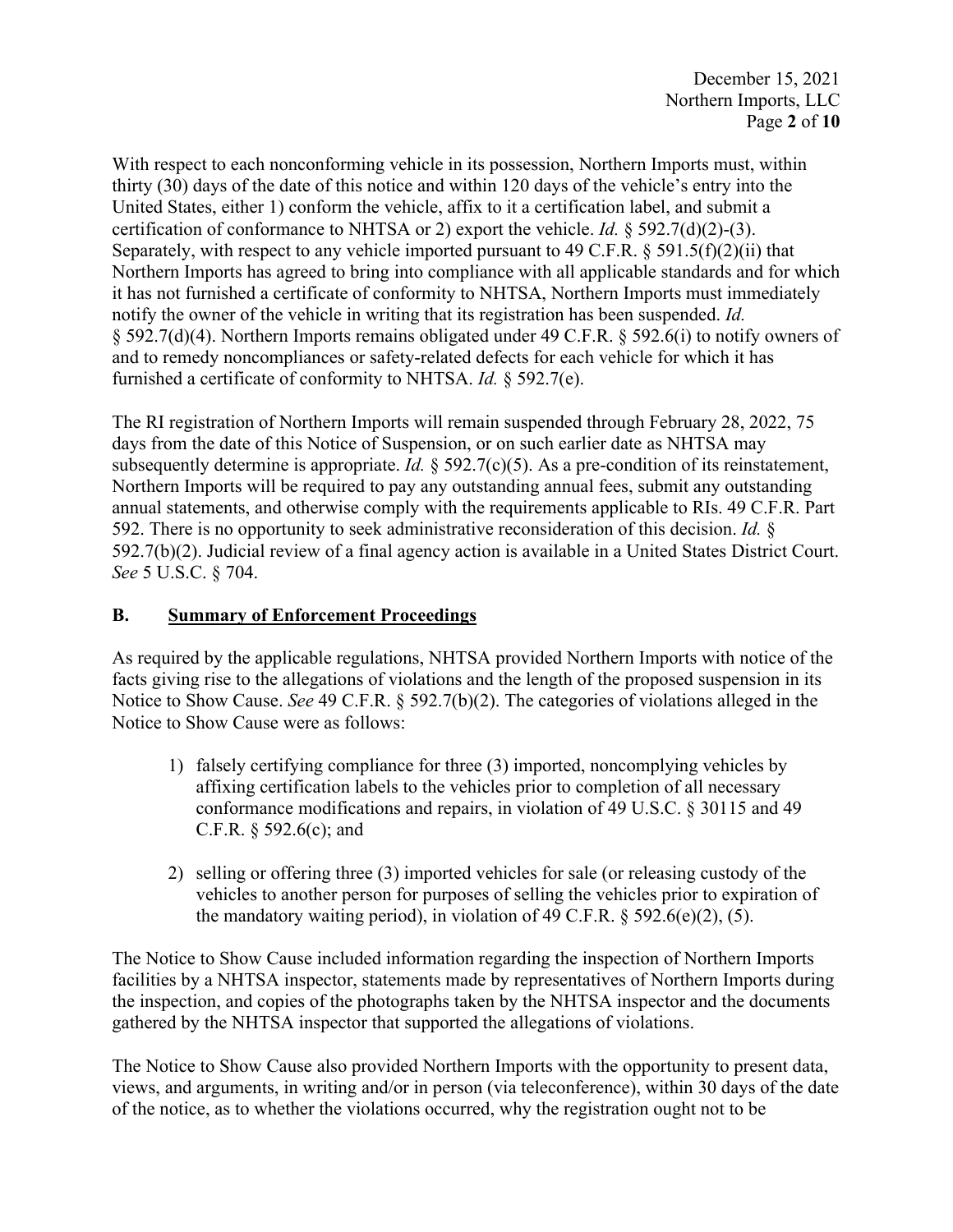suspended or revoked, or whether the suspension should be shorter than proposed. 49 C.F.R.  $§$  592.7(b)(2).

Northern Imports submitted a written response to the Notice to Show Cause, through its representative, on August 28, 2020 (Written Response).<sup>1</sup> A meeting between NHTSA and Northern Imports was held on September 15, 2020 (Meeting).<sup>2</sup>

# **C. NHTSA's Analysis and Findings**

NHTSA is suspending Northern Imports' RI registration based on its determination that Northern Imports committed serious violations of the regulations applicable to RIs by improperly selling, offering for sale, or releasing custody of vehicles for the purpose of sale prior to expiration of the mandatory waiting period. Northern Imports admits these violations. The Notice to Show Cause also alleged that Northern Imports falsely certified vehicles as compliant with the Federal Motor Vehicle Safety Standards (FMVSS) by affixing certification labels on imported vehicles prior to completion of all necessary conformance modifications. Due to factual disputes that cannot be resolved based on the current record, NHTSA declines to determine whether Northern Imports falsely certified these vehicles as compliant before it performed all necessary conformance modifications. NHTSA therefore concludes the evidence supports that Northern Imports committed three of the six alleged violations.

#### **1. NHTSA Declines to Determine Whether Northern Imports Falsely Certified Compliance with the FMVSS By Affixing Certification Labels to Imported Vehicles Prior to Completion of all Necessary Conformance Modifications in Violation of 49 U.S.C. § 30115 and 49 C.F.R. § 592.6(c).**

In the first category of alleged violations, NHTSA alleged in the Notice to Show Cause that Northern Imports affixed certification labels on three separate vehicles prior to performing all necessary conformance modifications. NHTSA alleged that, because the vehicles had not yet been modified into conformance, the certification labels were necessarily false. These alleged

<sup>&</sup>lt;sup>1</sup> The Notice to Show Cause included specific facts, conclusions, and determinations regarding specific vehicles, violations, and certifications, together with supporting exhibits, which are incorporated by reference into this Notice of Suspension. The Written Response of Northern Imports is also incorporated by reference.

 $2$  The purpose of the Meeting was to provide Northern Imports with the opportunity to present information to the agency pursuant to 49 C.F.R.  $\S 592.7(b)(2)$ . A meeting held pursuant to this regulation is not a formal adjudication hearing or proceeding subject to 5 U.S.C. §§ 556-557 and does not otherwise confer a RI with the right to question NHTSA employees or compel the attendance of witnesses or the production of documents. Northern Imports was represented at the Meeting by Caroline DeLuca, Northern Imports' Managing Partner, and Lance Beyer, Northern Imports' representative. NHTSA was represented at the Meeting by Jeffrey Giuseppe, NHTSA's then Associate Administrator for Enforcement, Otto Matheke, Director of NHTSA's Office of Vehicle Safety Compliance, Jeff Eyres and Alexandra Cohen, attorneys in NHTSA's Office of Chief Counsel, and Kenneth Copeland, the NHTSA inspector who conducted an on-site inspection of the Northern Importers facilities in Airway Heights, Washington. During the Meeting, Northern Imports repeated the arguments set forth in its Written Response but did not make any new arguments.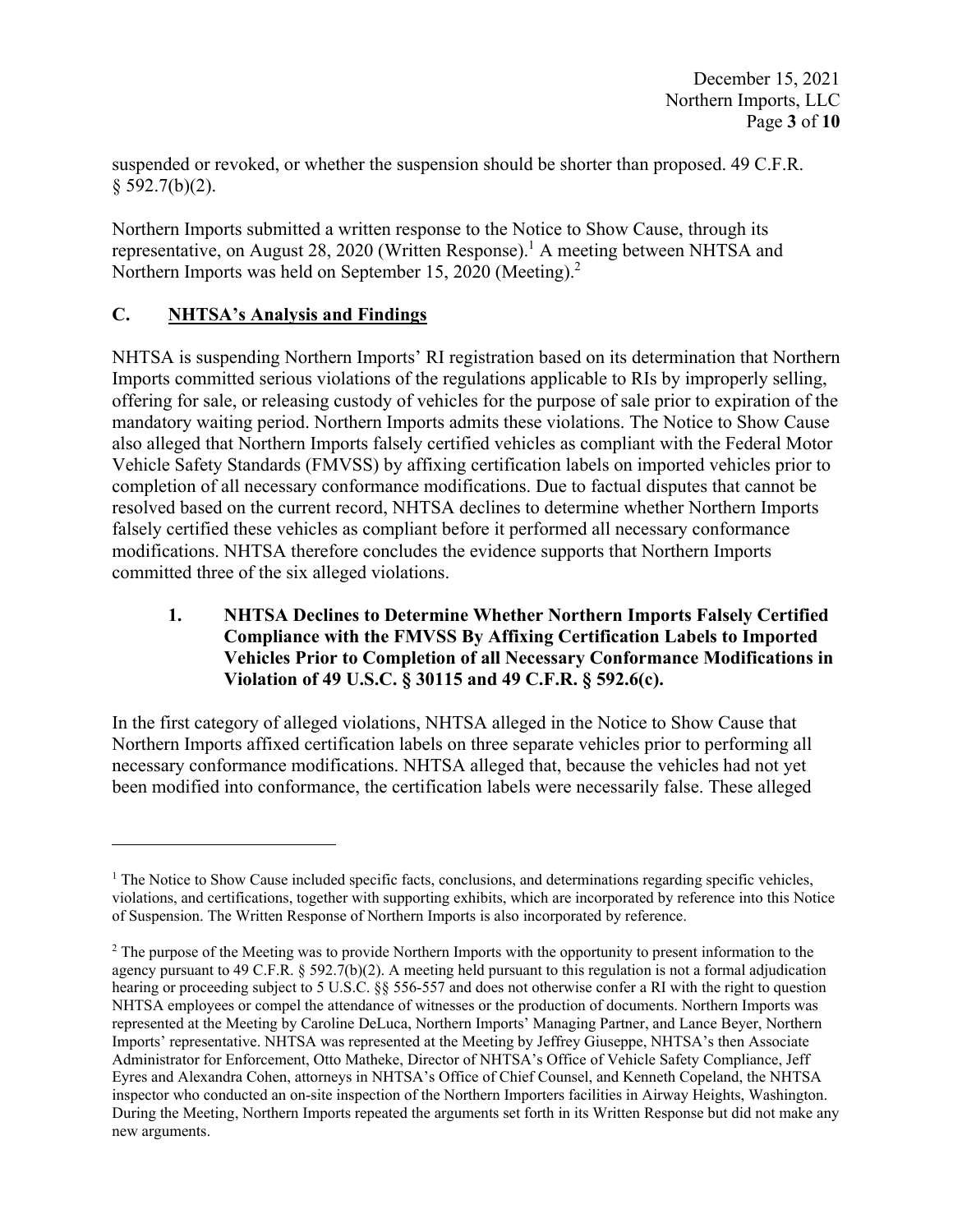violations were based on observations made by, photographs taken by, and information documented by the NHTSA inspector during his inspection of the Northern Imports facilities.

The Safety Act specifically prohibits certification of a vehicle "if, in exercising reasonable care, the [certifier] has reason to know the certificate is false or misleading in a material respect." *See* 49 U.S.C. § 30115(a). A RI that places a certification label on a vehicle *prior* to completing all necessary conformance modifications is falsely certifying that the vehicle conforms with all applicable FMVSS in violation of 49 U.S.C. § 30115(a).

The regulations applicable to the RI program likewise require that a RI take possession of each vehicle and perform all necessary conformance modifications and repairs at a facility previously identified for these functions. *See* 49 C.F.R. § 592.6(c). The regulations further require that, upon completion of these modifications and repairs, a RI must apply a permanent label certifying that the vehicle complies with all FMVSS. 49 C.F.R. § 592.6(c).

With respect to this first category of violations, NHTSA's Notice to Show Cause specifically alleged that:

During the Inspection, the NHTSA Inspector examined vehicles on the lot and observed that vehicle certification labels were placed on the imported vehicles before any conformance modifications had occurred. The NHTSA Inspector asked Taylor Montee, Northern Imports Operations Manager, when the certification labels are placed on the vehicles. Mr. Montee stated, "as soon as the vehicles arrive at their lot." Caroline DeLuca, a principal of Northern Imports, confirmed to the NHTSA [inspector] that it was the policy of Northern Imports to put the certification labels on as soon as the vehicles arrive.

The Notice to Show Cause identified each of the three vehicles at issue with these violations and referenced, as exhibits, photographs of each of the vehicles taken by the NHTSA inspector showing that Northern Imports had placed a certification label on the vehicles even though the instrument cluster on each of the vehicles had been removed and had not yet been replaced with a repaired or otherwise compliant instrument cluster.<sup>3</sup>

Northern Imports disputes the alleged violations with respect to each of the three vehicles. Northern Imports argues that there were no violations because each of these three vehicles was already in compliance before Northern Imports affixed a certification label. According to Northern Imports' Written Response:

[The NHTSA inspector] did not realize that the vehicles were in **compliance with US FMVSS when the labels were affixed**. The subject vehicles required only changing an option to show the odometer reading in miles, which included the 'miles' descriptor. The speedometer was dual scale with both km/h and mph descriptors in their proper position.

<sup>&</sup>lt;sup>3</sup> The three vehicles at issue are: 1) a 2015 Ford F250, VIN 1FT8W3BT7FED34211; 2) a 2012 Nissan Titan, VIN 1N6AA0EC4CN318955; and 3) a 2016 GMC Acadia Denali, VIN 1GKKVTKD4GJ255528.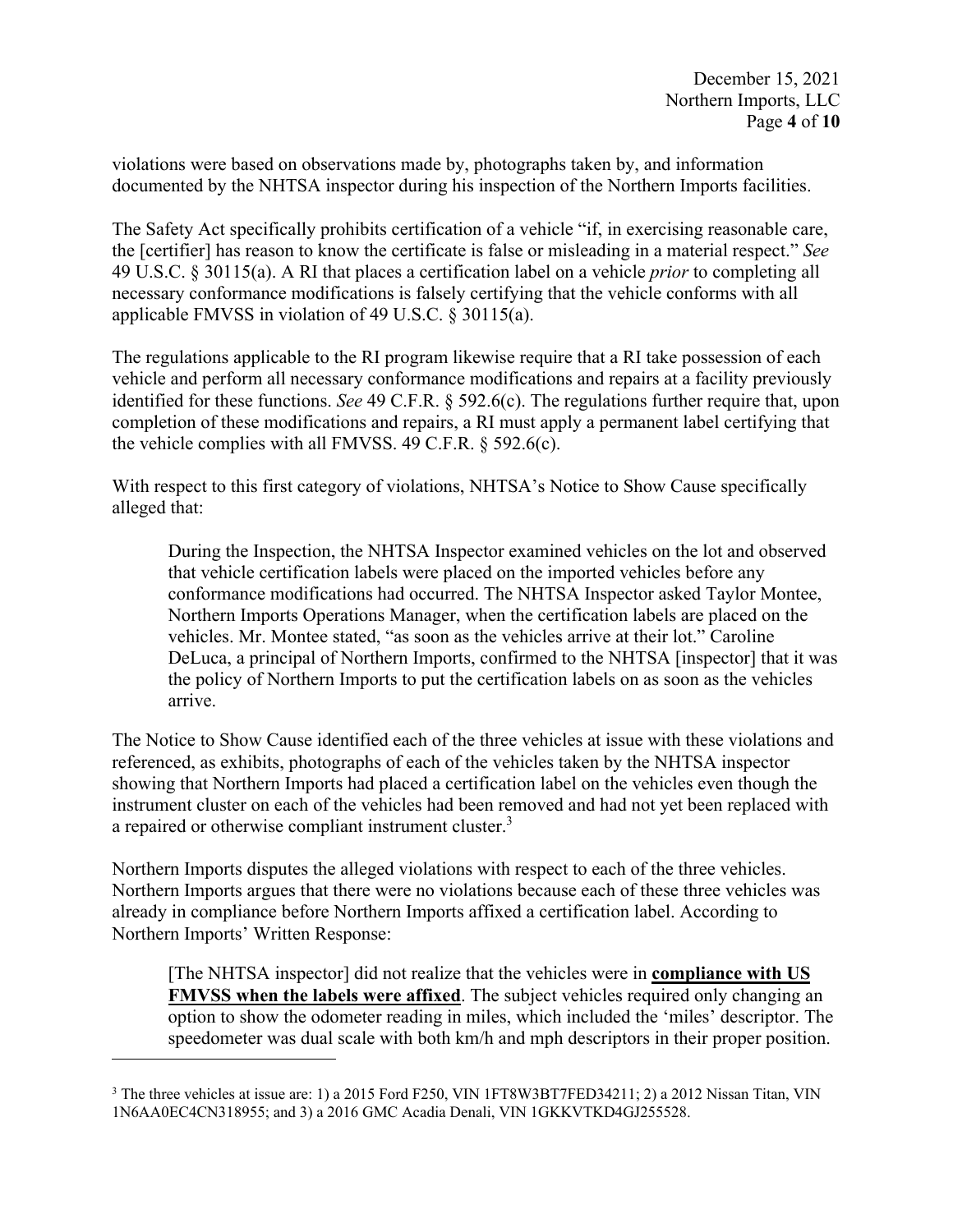Typically, the only actual compliance modification for these vehicles was changing the option for odometer display. Some did not even require that, since the odometer had the proper descriptors displayed.

As part of this argument, Northern Imports also contends that the incomplete modifications the NHTSA inspector observed (removed and missing instrument clusters on each of the vehicles) were being performed for cosmetic reasons, at a customer's request, rather than as conformance modifications.

Northern Imports submitted no evidence regarding any of the three vehicles in support of its contention that each of the vehicles was compliant when Northern Imports affixed the certification label. Northern Imports submitted, for example, no evidence that any of the vehicles, as imported, was already equipped with a compliant "dual scale" speedometer, no evidence that the odometer display on any of the vehicles was modified into compliance, and no evidence regarding any customer request for any of the three vehicles to have the instrument cluster replaced for cosmetic purposes.

Each of the three vehicles at issue was imported by Northern Imports under a "Box 3" sworn declaration to the Federal government stating that "[t]he vehicle does not conform to all applicable Federal Motor Vehicle Safety and Bumper Standards." *See* 49 C.F.R. § 591.5(f). The statement of conformity Northern Imports subsequently submitted to NHTSA for each of these vehicles likewise represented that the vehicle had been modified into conformity with FMVSS 101. NHTSA therefore rejects any suggestion that these vehicles already conformed with the FMVSS when imported and needed no modifications to make them compliant.

Each of the three vehicles at issue was imported from Canada and certified by the vehicle manufacturer as compliant with the Canadian Motor Vehicle Safety Standards (CMVSS). With respect to speedometer displays, the CMVSS provide that:

A speedometer shall indicate the speed of the vehicle in kilometres per hour or in kilometres per hour and miles per hour. The unit or units of measurement shall be identified on the speedometer or at a location adjacent to it.

CMVSS 101(4).<sup>4</sup> In contrast, to be complaint with FMVSS 101, the speedometer on a vehicle must display speed only in units identified as miles per hour ("MPH") or both miles per hour ("MPH") and kilometers-per-hour ("km/h"). *See* 49 C.F.R. § 571.101, Tbl. 1. To modify a vehicle imported from Canada that is not equipped with a compliant dual scale speedometer (or a dual scale speedometer that includes other display options), a RI must remove the existing instrument cluster and either replace it with a compliant instrument cluster or "reflash" (i.e., reprogram) the instrument cluster to ensure that the speedometer does not and is not capable of displaying speed in only kilometers per hour. *See id.* During his inspection, the NHTSA

<sup>&</sup>lt;sup>4</sup> The text of this CMVSS is available at https://laws-lois.justice.gc.ca/eng/regulations/C.R.C.%2C\_c.\_1038/ FullText.html.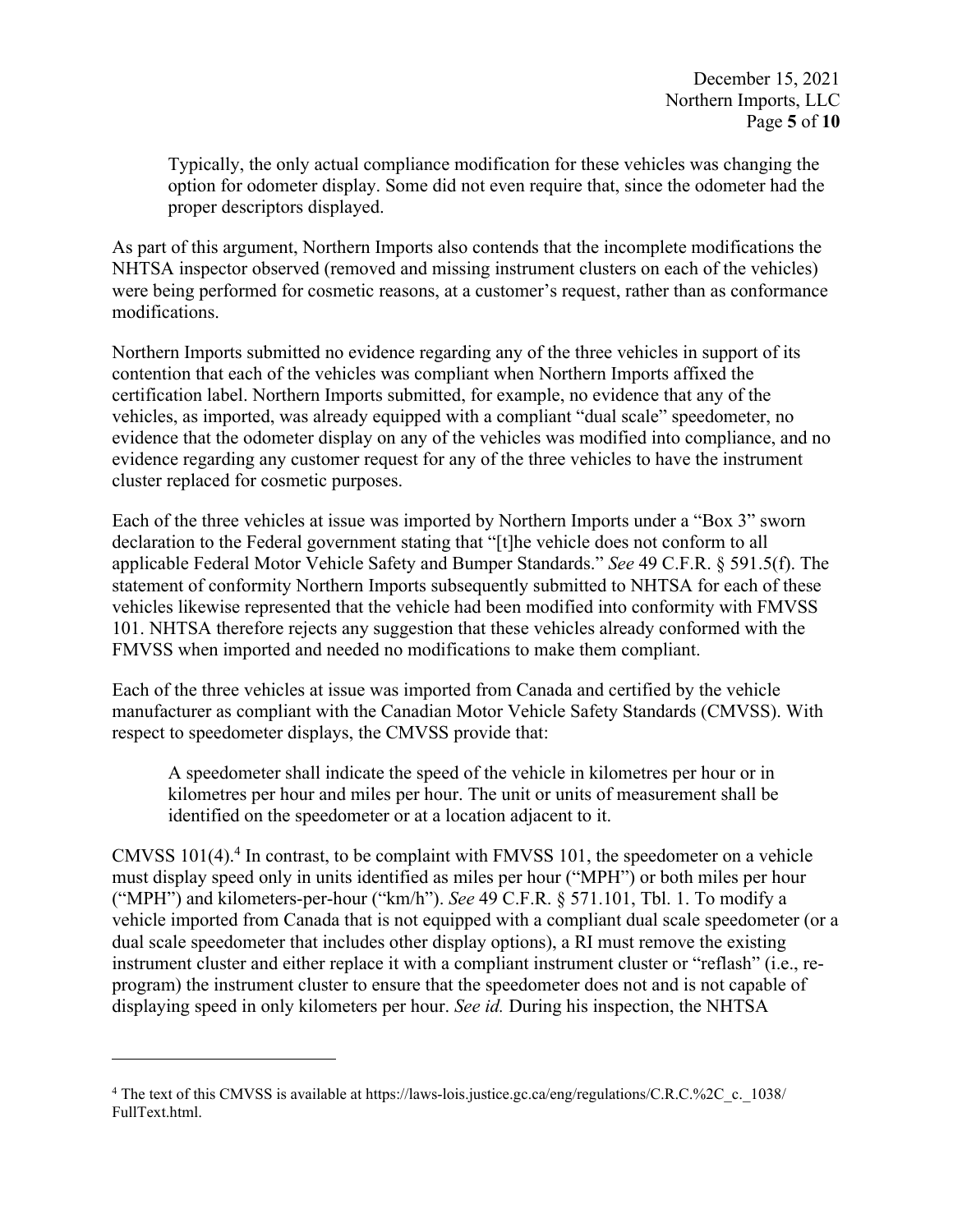inspector documented that Northern Imports had affixed a certification label to the vehicle even though the instrument cluster had been removed and had not yet been replaced.

Northern Imports does not dispute that Ms. DeLuca and Mr. Montee both stated to the NHTSA inspector that it was standard company practice to affix certification labels on imported vehicles as soon as they arrived on the lot. Northern Imports states that this was a "simple communication failure" and that Ms. DeLuca and Mr. Montee both understood the NHTSA inspector's questions about the timing of modifications to relate to *any* "changes" made to the vehicles rather than the conformance modifications a RI is required to perform prior to affixing a certification label. Northern Imports also suggests that, through these statements, Ms. DeLuca and Mr. Montee "probably intended to impress the NHTSA inspector with the promptness of Northern[ Import]'s procedures."

NHTSA finds these explanations unpersuasive. If, as Northern Imports now contends, the vehicles in question had already been conformed, it presumably would have explained this to the NHTSA inspector during the inspection rather than stating that the certification labels were placed on the vehicles as soon as they arrived on the lot. Likewise, if, as Northern Imports now contends, the modifications referred to by its representatives any changes (rather than conformance modifications), Northern Imports presumably would have explained this to the NHTSA inspector during the inspection while he was documenting the missing instrument clusters on certified vehicles.

Despite the lack of evidence supporting the contentions made by Northern Imports, NHTSA declines, on the current record, to resolve factual disputes about whether Northern Imports modified each of the three vehicles into full conformance prior to affixing a certification label to the vehicle. Although Northern Imports declared each of the vehicles to be noncompliant at the time it was imported, there are unresolved factual questions regarding the nature of the noncompliance(s) on each of the vehicles and whether the vehicle could have been and in fact was conformed before Northern Imports affixed the certification labels. NHTSA declines therefore to determine whether Northern Imports violated 49 U.S.C. § 30115(a) and 49 C.F.R. § 592.6(c) with respect to these three vehicles.

**2. Northern Imports Sold or Offered Imported Vehicles for Sale (or Released Custody of the Vehicles to Another Person for Purposes of Selling the Vehicles) Prior to Expiration of the Mandatory Waiting Period in Violation of 49 C.F.R. § 592.6(e)(2), (5).** 

In the second category of alleged violations, NHTSA alleged that Northern Imports sold, offered for sale, or released vehicles for sale in violation of the mandatory waiting period that follows a RI's submission of a certification of conformance to NHTSA.

The regulations provide that, following submission of the certification of conformance, a RI must maintain possession of the vehicle and not sell or offer it for sale, or release custody of the vehicle to another person for purposes of selling the vehicle, until either the RI receives a bond release letter from the agency or until 30 days have elapsed after the agency receives the certification of conformance. 49 C.F.R.  $\S$  592.6(e)(2), (5). The registered importer therefore must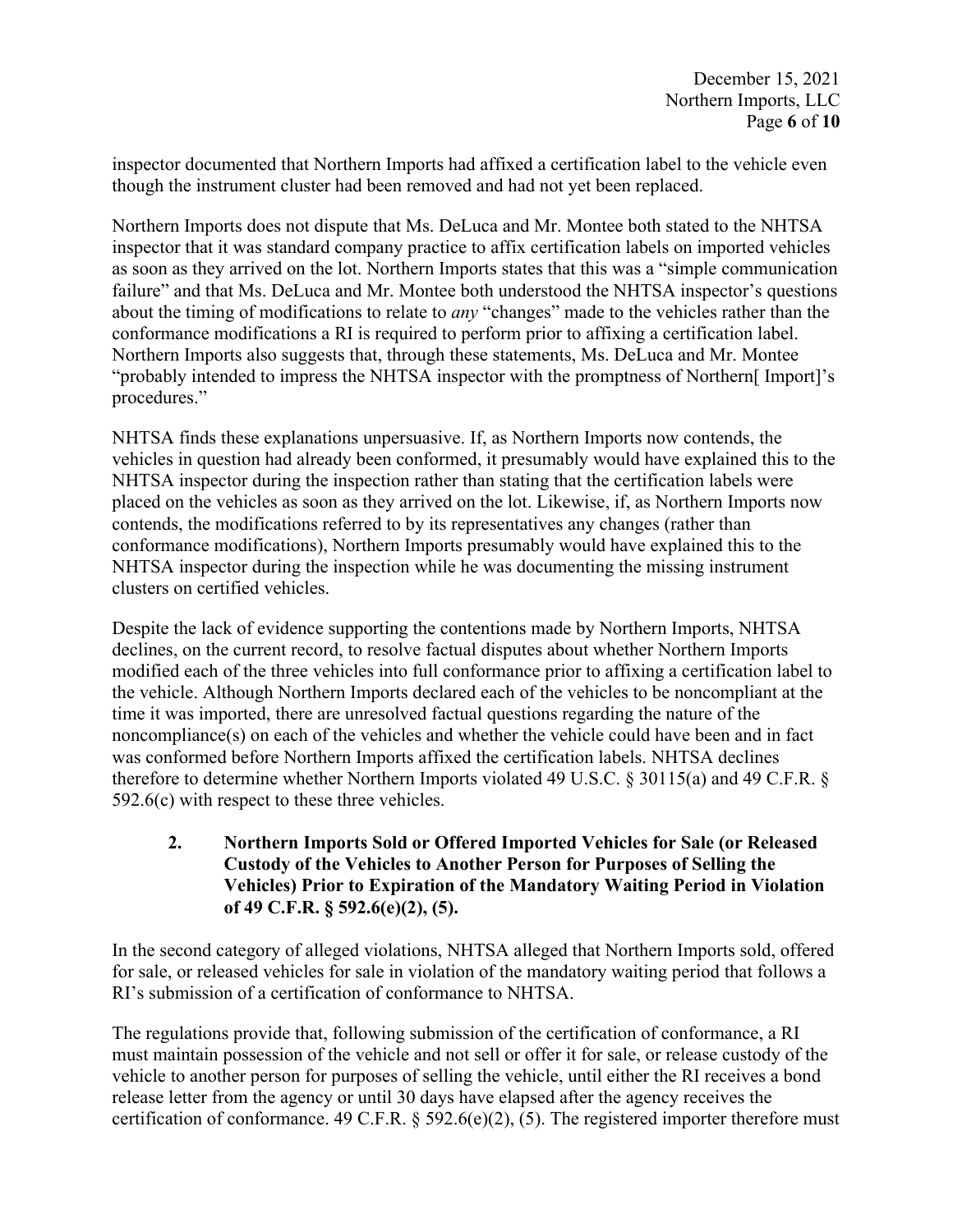take possession of the vehicle to perform the conformance modifications, and it must maintain possession of the vehicle during the waiting period following completion of the conformance modifications and submission of the conformity package to the agency. Compliance with this waiting period ensures that the agency has adequate time to review the conformity package and decide whether to inspect the vehicle. It also ensures that the RI is able to export the vehicle in the event the agency finds that it was not properly certified.

The Notice to Show Cause alleged violations of the mandatory waiting period on three different vehicles, identified each of the vehicles, and stated the date on which NHTSA received the certification of conformance for each of these vehicles, the date on which NHTSA released the bond on each of these vehicles, and the date on which Northern Imports sold, offered for sale, or otherwise released custody for sale of each of these vehicles. The Notice to Show Cause also referenced, as exhibits, documents establishing these dates.<sup>5</sup>

Northern Imports admits the violations on all three vehicles for this category. In its Written Response, Northern Imports states that the vehicles in this category were mistakenly released for sale prior to the expiration period due to "rushed and overloaded staff people."

With respect to this category of alleged violations, NHTSA finds that Northern Imports sold, offered for sale, or released custody of three vehicles for purposes of sale during the mandatory waiting period. This constitutes three separate violations of 49 C.F.R. § 592.6(e).

# **D. Appropriate Length of Suspension of Northern Imports**

A RI registration permits RIs to do what others are prohibited from doing – i.e., to import nonconforming vehicles, conform those vehicles to all applicable FMVSS, certify them as compliant vehicles, and then release them for sale in the United States. See 49 U.S.C. §§ 30112(a)(1); 30141(a)(2). To obtain a RI registration, a person must apply to NHTSA and demonstrate its technical and financial ability to perform the duties and fulfill the obligations of a RI. See 49 U.S.C. §§ 30141(c)(1), 30147(b); 49 C.F.R. § 592.5. Likewise, a RI that violates the statutory or regulatory requirements applicable to the RI program is subject to suspension or revocation from the program by NHTSA. See 49 U.S.C.  $\S$  30141(c)(4); 49 C.F.R.  $\S$  592.7. NHTSA's decision to suspend or revoke a RI's registration therefore differs from other agency enforcement actions that result in an affirmatively punitive sanction against a regulated entity in the form of civil or criminal penalties. See 49 U.S.C. §§ 30165, 30170. In contrast to these other punitive enforcement sanctions, the effect of NHTSA's decision to suspend or revoke a RI's registration is that "the entity will not be considered a Registered Importer, will not have the rights and authorities appertaining thereto, and must cease importing, and will not be allowed to import, vehicles for resale." 49 C.F.R. § 592.7(d)(1).

 $5$  The three vehicles and corresponding exhibits involved in the second category of alleged violations are: 1) a 2006 Ford Ranger, VIN 1FTZR45E26PA26401; 2); a 2017 GMC Acadia, VIN 1GKKNXLS2HZ160179; and 3) a 2014 Toyota Tundra, VIN 5TFDY5F16EX346690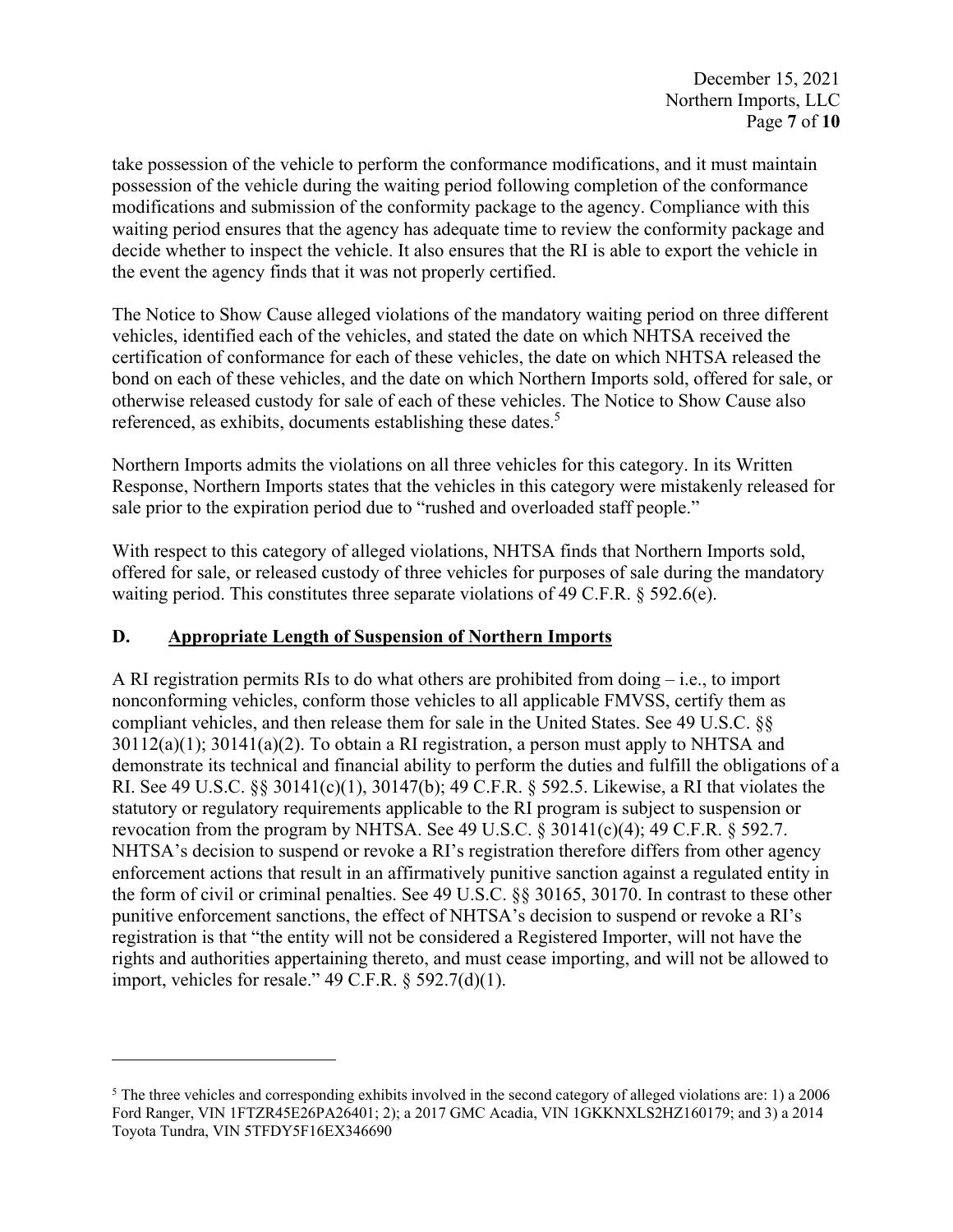The regulations specifying the basis and process for RI suspensions do not include factors to be considered regarding the appropriate length of a suspension. *See* 49 C.F.R. § 592.7. Instead, in the context of making a final decision on a proposed suspension under 49 C.F.R. § 592.7(b), NHTSA's primary consideration is whether the available information, including any "data, views, and arguments" submitted by the RI, supports a finding that one or more of the alleged violations occurred, and, if so, whether the RI's registration should be suspended as previously proposed. *Id.* § 592.7(b)(2). Where, as here, the agency finds that the evidence supports some of the alleged violations but declines to make a determination on others, the agency considers whether the violations that did occur nonetheless support the proposed suspension or a shorter suspension or whether there is any new information or evidence (not considered by the agency when it proposed a suspension) supporting a departure from the proposed suspension. *See id*.

In its Written Response, Northern Imports addresses certain statutory and regulatory factors NHTSA considers in determining a civil penalty. *See* 49 U.S.C. § 30165(c); 49 C.F.R. § 578.8. These factors include the nature, circumstances, extent, and gravity of the violations. 49 U.S.C. § 30165(c); 49 C.F.R*.* § 578.8(a). Other discretionary factors include, as appropriate the "[k]nowledge by the respondent of its obligations," "[a]ctions taken by the respondent to identify, investigate, or mitigate the condition," and "[t]he appropriateness of [the suspension] in relation to the size of the business of the respondent, including the potential for undue adverse economic impacts." 49 U.S.C. § 30165(c); 49 C.F.R*.* § 578.8(b). Without adopting or suggesting the applicability of the civil penalty factors to a decision regarding the length of a RI suspension, NHTSA responds to the arguments made by Northern Imports based on those factors.

There is no dispute that Northern Imports understood its obligations as a RI. All RIs annually certify their familiarity with and understanding of those obligations and their continued compliance with those obligations. *See* 49 C.F.R. § 592.5(f)(2)(i). Northern Imports has been an RI since 2014.

The violations admitted by Northern Imports were serious. NHTSA previously has explained that:

As part of its responsibilities, an RI has the duty to ensure that each nonconforming vehicle that it imports or agrees to modify is brought into compliance with all applicable Federal motor vehicle safety and bumper standards, that an accurate statement of conformity is submitted to NHTSA certifying the vehicle's compliance following the completion of the modifications, and that the vehicle is not released for operation on the public roads until NHTSA releases the conformance bond. The agency approves RIs for the specific purpose of carrying out these important safety responsibilities. In this respect, each RI occupies a position of public trust to ensure that nonconforming vehicles imported under its auspices are properly conformed to all applicable standards before they are operated on public roads in the United States.<sup>6</sup>

<sup>6</sup> *Certification; Importation of Vehicles and Equipment Subject to Federal Safety, Bumper, and Theft Prevention Standards; Registered Importers of Vehicles Not Originally Manufactured To Conform to the Federal Motor Vehicle Safety Standards*, 76 Fed. Reg. 2631, 2632 (Jan. 14, 2011).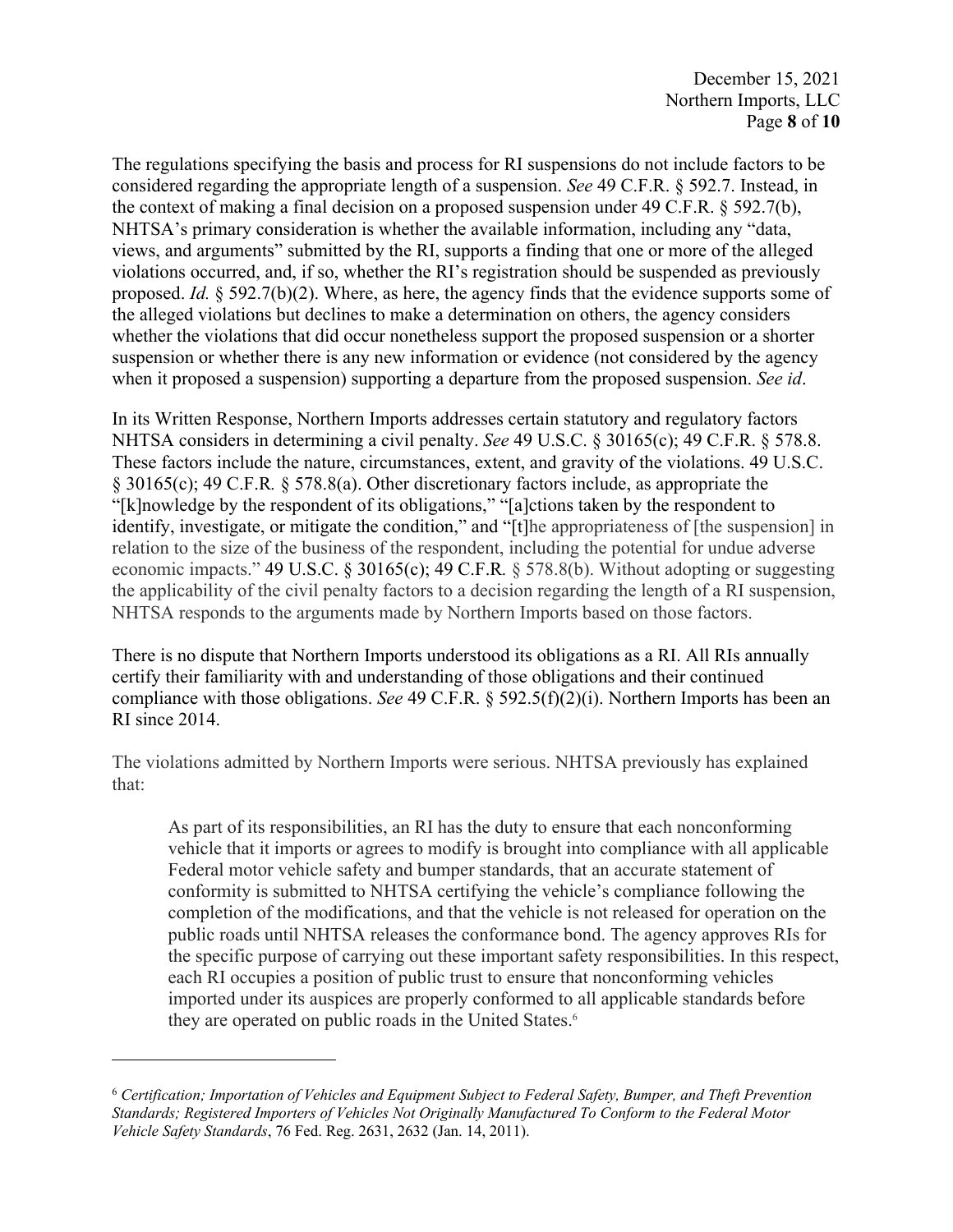Northern Imports betrayed the public trust of its RI registration when it prematurely released vehicles during a mandatory waiting period. NHTSA therefore concludes that a suspension is an appropriate sanction.

Northern Imports argues that the risk to public safety from the alleged violations "is minimal" because the violations relate to Canadian vehicles and the mandatory waiting period. While NHTSA appreciates that different violations could create more significant safety risks, it also remains concerned that Northern Imports does not appreciate its role in and responsibility for public safety. NHTSA views these violations as a clear indicator that Northern Imports is dismissive of and does not take seriously its regulatory safety obligations.

Northern Imports also argues that the 180-day proposed suspension in the Notice to Show Cause was disproportional to the alleged violations and would have a disproportional economic impact on its small business operations.<sup>7</sup> More specifically, Northern Imports argues that the suspension would "effectively terminate the company." Northern Imports, however, failed to submit any business or financial information supporting this contention. In determining an appropriate suspension, NHTSA has taken into account that Northern Imports is a small business and has considered options other than the proposed suspension. The agency has also considered that, by electing to become a registered importer, Northern Imports assumed the legal responsibilities of that program and is bound by the statutory and regulatory provisions governing that program, including the prospect of a suspension or revocation for failure to do so.

Northern Imports references Executive Order 13924 (Regulatory Relief to Support Economic Recovery) in its Written Response, and states that this order:

directs the agencies to incorporate the current dire economic conditions when they consider their enforcement actions. NHTSA should consider the consequences to small businesses in the Spokane community should another ten people join the ranks of the unemployed.

Although Executive Order 13924 has since been revoked,<sup>8</sup> NHTSA has, as previously stated, considered both Northern Imports' status as a small business and the potential economic impact of this decision in determining whether and for how long to suspend the RI registration of Northern Imports.

Northern Imports specifically requests a "probationary period of three months" in lieu of any suspension. The regulations, however, do not include a "probationary period" as a potential sanction. *See* 49 C.F.R. § 592.7. NHTSA has concluded, for all the reasons discussed above, that

<sup>7</sup> In its Written Response, Northern Imports mistakenly refers to the proposed suspension as one year.

<sup>8</sup> Executive Order 13924 was revoked by Executive Order 14018, which was signed on February 24, 2021. *See Revocation of Certain Presidential Actions*, 86 Fed. Reg. 11855 (Mar. 1, 2021).